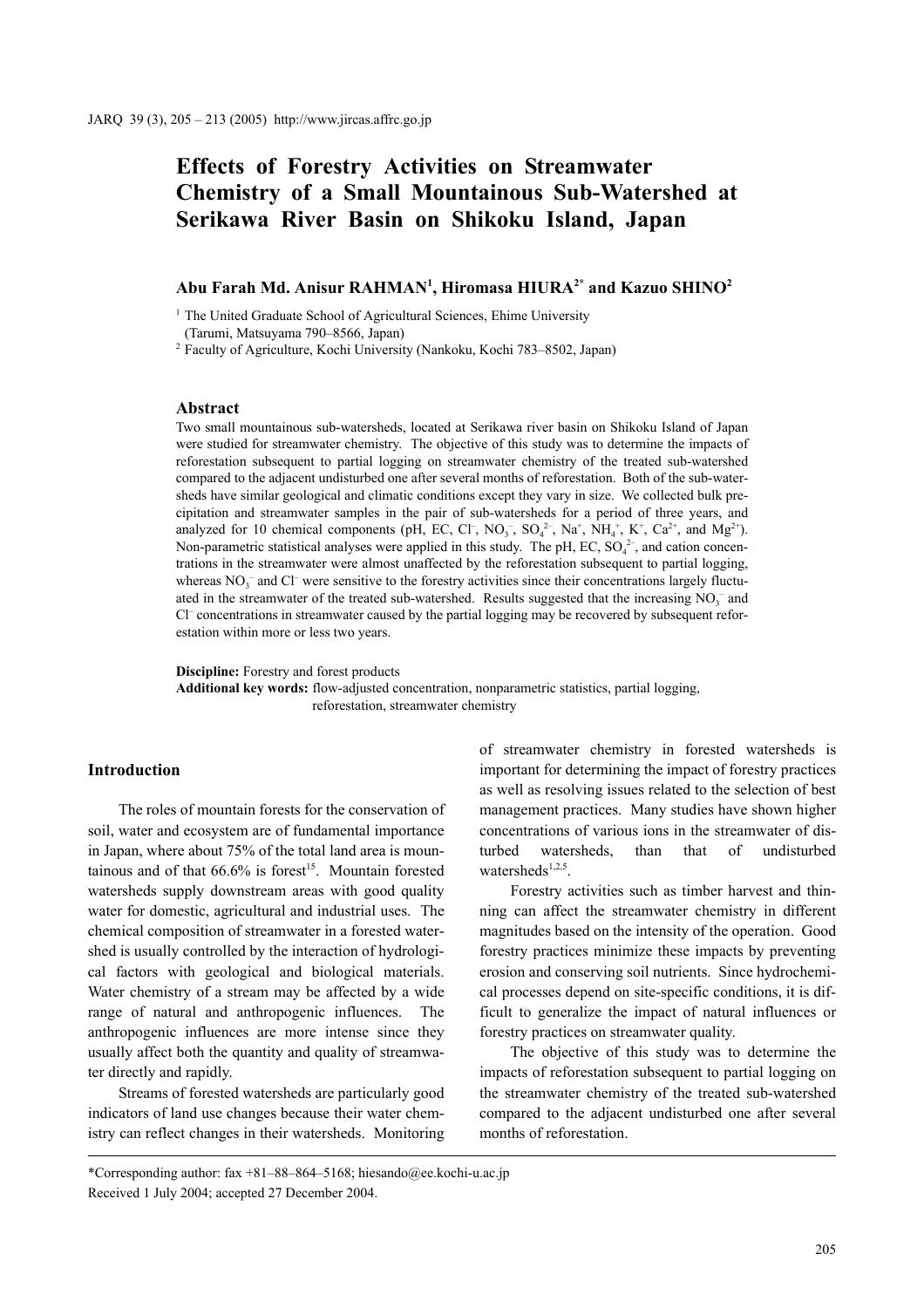## **Materials and methods**

#### **1. Study area**

The study area is located at Serikawa river basin in the upstream region of Shimanto River on Shikoku Island, Japan, which is close to Kawai observation watershed studied by Rahman et al.<sup>11</sup>. The area is about 48 km from Nakamura City and 2 km from Yusuhara town of Kochi Prefecture (Fig. 1). The topography of the area is completely mountainous and highly dissected with very steep slopes. Serikawa river basin comprises an area of 470 ha, where two small sub-watersheds SW-1 and SW-2 draining through two small streams were selected for this study. SW-1 has an area of only 12.97 ha, while SW-2 covers a larger area of 36.02 ha. The elevation of SW-1 ranges from 710 m to 937 m, and that of SW-2 ranges from 600 m to 1,028 m. The distance between the mouths of the two sub-watersheds is about 700 m.

The area has a warm to temperate rainy climate. Snow falls occasionally and most of the precipitation is rain. According to the rainfall record of Yusuhara town office, the mean annual rainfall for 25 years since 1977 to 2001 was 2,470.2 mm. Average annual rainfalls recorded at the rain gauge installed near SW-2 outlet during the study period was 2,303.3 mm with the highest mean monthly rainfall in August (424.2 mm) and the lowest in February (89.2 mm). Storms by typhoons and frontal cyclones often attack this area during the months of June to September. The highest and the lowest average monthly temperatures during 1996–2003 at Yusuhara observation station of AMeDAS were 24.2ºC in August and 2.6ºC in January, respectively.

Almost all parts of Serikawa river basin are underlain by sandstone rich mudstone and sandstone alternates of the Chichibu belt (Middle Triassic to Middle Jurassic). In the southern part of Serikawa river basin, limestone is distributed like an isolated island from east to west which is extended to the upper part of SW-2. Dry brown forest soil  $(B<sub>B</sub>)$  or weakly dried brown forest soil  $(B<sub>C</sub>)$  is distributed on the upper ridges of SW-1, while most other parts have moderately moist brown forest soil  $(B<sub>n</sub>)$ . In SW-2, weakly dried black soil  $(Bl<sub>c</sub>)$  is distributed on the flat summit and gentle slopes, while other parts are occupied by moderately moist brown forest soil  $(B_D)$  similar to  $SW-1^8$ .

Both the sub-watersheds were artificially reforested in the 1960s with Japanese cedar (*Cryptomeria japonica* D. Don) and Japanese cypress (*Chamaecyparis obtusa* Endl.). There was no major silvicultural treatment in SW-1, while partial timber logging was carried out in SW-2 over 5.21 ha (14.4% of the total area) during December 1999. Trees were clearcut in fish-bone pattern strips as shown in Fig. 2. All of the timber was transported by mobile crane with a cable system. Twigs and branches were kept on the forest floor as logging residues. The harvested area was reforested with broadleaved species (*Quercus serrata* Thunb. and *Zelkova serrata* Makino) in June–July of 2000. We considered the undisturbed sub-watershed SW-1 as a base or control for comparing the effects of reforestation subsequent to partial logging on the stream chemistry of SW-2.

## **2. Field Procedures**

A V-notch weir and a rectangular weir were installed at the foot of SW-1 and SW-2, respectively to continuously register the water level by automatic data-logger at 10-minute intervals, which was later converted to the hourly and daily discharge data. Streamwater samples were collected at the weirs during May 2001 to April 2004 (3 years). Bulk precipitation samples were also col-



**Fig. 1. Location map of Serikawa observation watershed**



**Fig. 2. Location map of SW-1 and SW-2 sub-watersheds in Serikawa river basin**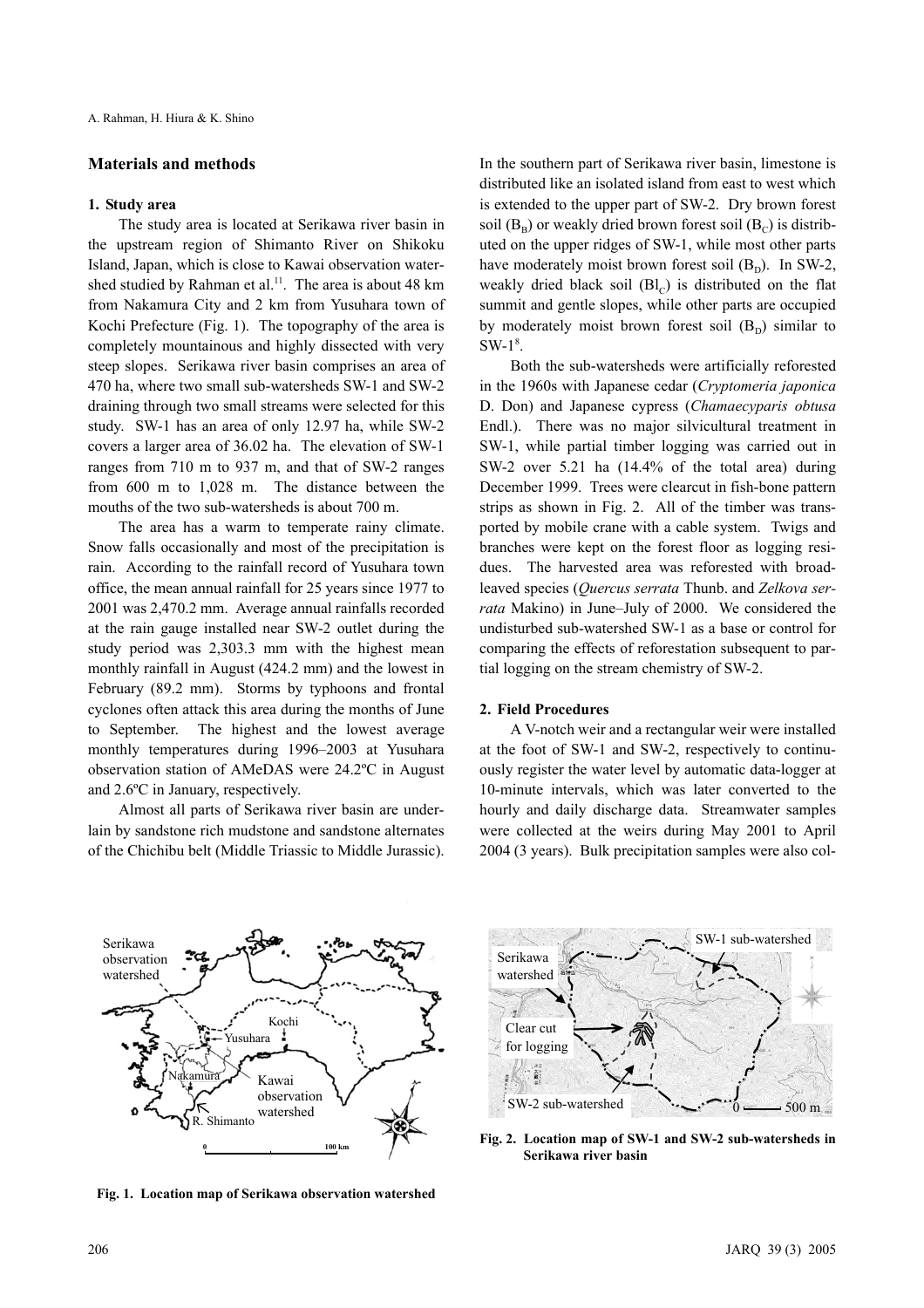lected during the same period in two bulk precipitation collectors located near open areas adjacent to the V-notch weirs of the sub-watersheds. Samples were collected in clean polyethylene bottles. Sampling frequency varied from weekly to monthly in different months based on the availability of resources. No sampling could be done in a few months (January 2002, March 2003 and April 2003).

#### **3. Laboratory procedures**

The pH and electrical conductivity (EC) were measured for non-filtered samples of bulk precipitation and streamwater usually within 24 h after each sampling. The remaining sample materials were stored at 4ºC after filtration until they were analyzed for dissolved ion concentrations. The concentrations of Cl<sup>-</sup>, NO<sub>3</sub><sup>-</sup>, SO<sub>4</sub><sup>2-</sup>, Na<sup>+</sup>,  $NH_4^+$ ,  $K^+$ ,  $Ca^{2+}$ , and  $Mg^{2+}$  were measured by an ion chromatograph (DIONEX: DX-320J). At the beginning of the study,  $NH_4$ <sup>+</sup> was not measured for streamwater. We measured  $NH_4^+$  concentrations in streamwater from January 2002 to April 2004. The concentrations of  $H^+$  were calculated from the pH values.

## **4. Statistical analysis**

Since water chemistry data possess unique characteristics of non-normal distribution and positive skewness, mostly nonparametric statistical analyses were used in this study. We applied descriptive statistics, Spearman's rank correlation coefficient  $(r<sub>s</sub>)$ , locally weighted scatterplot smoothing (LOWESS) and Mann-Whitney-Wilcoxon rank-sum test (Rank-sum test) in data analysis as suggested by Helsel and Hirsch<sup>6</sup>. Non-parametric Spearman's rank correlation coefficients  $(r<sub>s</sub>)$  were computed to measure the strength of non-linear monotonic relationships. However, Pearson's product moment correlation coefficient  $(r_n)$  was calculated in a few cases where the relationship between the two variables was linear.

The variance in streamwater quality variables is often influenced by discharge due to the effect of dilution or wash-off of the solutes. We modeled the variation of streamwater chemical components due to discharge by LOWESS regression method $4$  to minimize the influence of outliers. LOWESS is a robust locally weighted nonparametric regression and involves smoothing a scatterplot,  $(x_i, y_i)$ ,  $i = 1, \ldots, n$ , in which a fitted value at  $x_i$  is the value of a polynomial fit to the data using weighted least squares, where the weight for  $(x_i, y_i)$  is large if  $x_i$  is close to  $x_k$  and small if it is not. The weight function used by LOWESS is "tri-cube":

$$
\omega(x) = \begin{cases} (1-|x|^3)^3 & \text{for } |x| < 1\\ 1 < 1 \end{cases} \tag{1}
$$

$$
p(x) = \begin{cases} 0 & \text{for } |x| \ge 1 \\ 0 & \text{for } |x| \ge 1 \end{cases}
$$
 (2)

LOWESS is computationally intensive since it is an iterative procedure. It does not produce a regression function that is easily represented by a mathematical formula. The residuals from the LOWESS regression relationship between mean hourly discharge  $(m^3/h)$  and solute concentration at the days of streamwater sampling were calculated. The *i* th residual, denoted by  $e_i$ , is the difference between the observed value  $Y_i$  and the corresponding LOWESS fitted value  $\hat{Y}_i$ :

$$
e_i = Y_i - \hat{Y}_i \tag{3}
$$

The residuals were considered as the flow-adjusted concentrations in streamwater<sup>7</sup>.

We also generated plots of LOWESS smoothing lines to illustrate the nonlinear temporal trends of solute concentrations for the study period<sup>9</sup>. The temporal trends of the treated sub-watershed (SW-2) were then compared to that of the control sub-watershed (SW-1) to observe any fluctuation of solute concentrations in streamwater. We used XL Statistics computer software developed by Carr<sup>3</sup> for LOWESS regression, residual analysis and smoothing curves.

We calculated the time series in number of days since January 1, 2001 because the time-scale of observed data was not equally spaced due to existence of missing data and variation in sampling frequency. The Rank-sum test was conducted to statistically determine whether the discharge, bulk precipitation chemistry and streamwater chemistry data of SW-2 were significantly different from that of SW-1.

# **Results and discussion**

#### **1. Bulk precipitation chemistry**

During the study period, median pH of bulk precipitation was 5.1 in SW-1 and 4.9 in SW-2 (Table 1). Among the measured ions, Cl<sup>–</sup> and  $SO_4^2$ <sup>-</sup> were dominant anions in SW-1 and SW-2 respectively, whereas  $Na<sup>+</sup>$  was the dominant cation in both sub-watersheds. Concentrations of  $NH_4^+$  and  $Ca^{2+}$  were also rich in both SW-1 and SW-2. Highly significant correlation (p<0.001) among Cl<sup>-</sup>, SO<sub>4</sub><sup>2-</sup>, Na<sup>+</sup>, K<sup>+</sup>, Ca<sup>2+</sup>, and Mg<sup>2+</sup> concentrations revealed that they originated from similar sources. The bulk precipitation chemistry was probably affected by the wet and dry deposition of marine sources to a great extent, because the area is only 35 km away from the Pacific Ocean. Concentrations of  $SO_4^2$  in precipitation might also be slightly influenced by the local deposition of SO<sub>2</sub> gas exhausted from the vehicles and equipments used for mechanical slope stabilization and road construction activities in the adjacent areas throughout the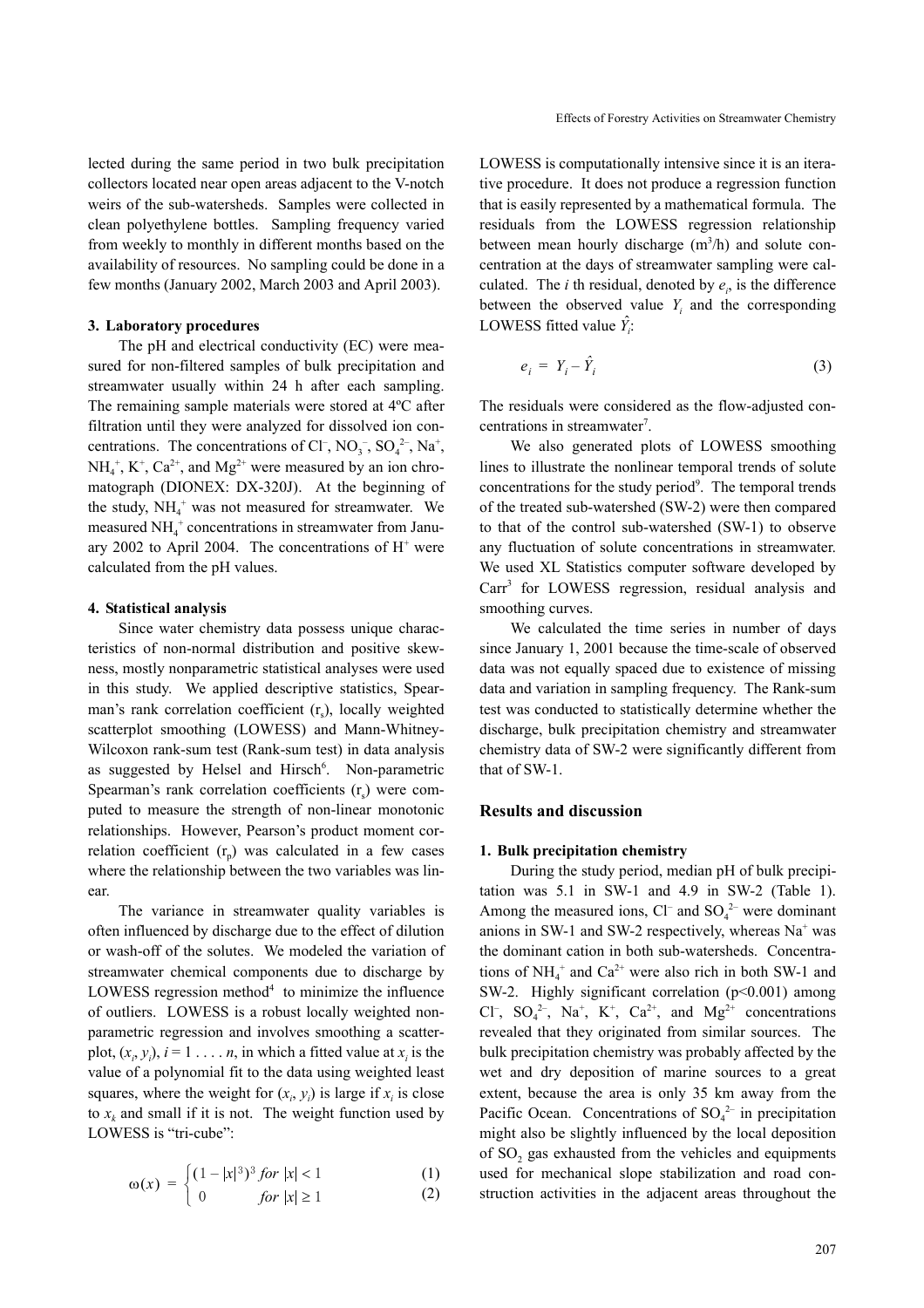| Constituent                                      | Sub-      | N  | Minimum |        | Percentile  |        | Maximum |
|--------------------------------------------------|-----------|----|---------|--------|-------------|--------|---------|
|                                                  | watershed |    |         | 25     | 50 (Median) | 75     |         |
| pH                                               | $SW-1$    | 42 | 6.18    | 6.79   | 6.92        | 7.16   | 7.70    |
|                                                  | $SW-2$    |    | 6.05    | 6.69   | 6.88        | 7.10   | 7.70    |
| $EC, \mu Scm^{-1}$                               | $SW-1$    | 41 | 20.30   | 39.80  | 43.40       | 45.30  | 49.90   |
|                                                  | $SW-2$    |    | 17.40   | 34.10  | 36.10       | 38.20  | 42.60   |
| $Cl^-$ , $\mu$ cq $L^{-1}$                       | $SW-1$    | 49 | 41.97   | 64.53  | 67.66       | 71.87  | 90.17   |
|                                                  | $SW-2$    |    | 45.39   | 64.68  | 68.78       | 75.26  | 91.88   |
| $NO_3^-$ , $\mu$ eq $L^{-1}$                     | $SW-1$    | 49 | 0.00    | 5.60   | 7.17        | 9.26   | 12.32   |
|                                                  | $SW-2$    |    | 0.00    | 12.99  | 17.58       | 19.99  | 36.74   |
| $\overline{SO_4^{2-}}$ , $\mu$ eqL <sup>-1</sup> | $SW-1$    | 49 | 29.48   | 67.39  | 75.74       | 89.35  | 106.10  |
|                                                  | $SW-2$    |    | 18.84   | 29.77  | 33.64       | 38.29  | 93.10   |
| $Na^+$ , $\mu$ eq $L^{-1}$                       | $SW-1$    | 49 | 76.88   | 124.70 | 131.50      | 151.10 | 178.90  |
|                                                  | $SW-2$    |    | 87.06   | 99.03  | 104.60      | 123.30 | 162.40  |
| $NH4+, \mu eqL-1$                                | $SW-1$    | 32 | 0.00    | 0.86   | 1.95        | 2.85   | 17.92   |
|                                                  | $SW-2$    |    | 0.00    | 1.23   | 1.54        | 2.76   | 10.39   |
| $K^+$ , $\mu$ eq $L^{-1}$                        | $SW-1$    | 49 | 4.63    | 8.75   | 10.89       | 12.09  | 19.38   |
|                                                  | $SW-2$    |    | 3.15    | 7.07   | 8.72        | 9.17   | 13.69   |
| $Ca^{2+}$ , $\mu$ eq $L^{-1}$                    | $SW-1$    | 49 | 81.37   | 141.60 | 167.70      | 186.90 | 237.00  |
|                                                  | $SW-2$    |    | 96.96   | 123.90 | 143.80      | 164.80 | 225.00  |
| $Mg^{2+}$ , $\mu$ eq $L^{-1}$                    | $SW-1$    | 49 | 36.80   | 65.37  | 70.70       | 76.35  | 86.18   |
|                                                  | $SW-2$    |    | 43.23   | 53.65  | 57.71       | 61.61  | 75.29   |

**Table 1. Descriptive statistics of the chemical constituents in bulk precipitation**

**Table 2. Descriptive statistics of the chemical constituents in streamwater**

| Constituent                                     | Sub-      | N  | Minimum |       | Percentile  |       | Maximum |
|-------------------------------------------------|-----------|----|---------|-------|-------------|-------|---------|
|                                                 | watershed |    |         | 25    | 50 (Median) | 75    |         |
| pH                                              | $SW-1$    | 40 | 4.00    | 4.64  | 5.13        | 5.67  | 6.60    |
|                                                 | $SW-2$    |    | 3.70    | 4.53  | 4.89        | 5.41  | 6.60    |
| $EC, \mu Scm^{-1}$                              | $SW-1$    | 38 | 4.23    | 8.15  | 13.11       | 23.60 | 79.10   |
|                                                 | $SW-2$    |    | 3.76    | 9.06  | 12.66       | 25.53 | 57.20   |
| $Cl^{-}$ , $\mu$ eq $L^{-1}$                    | $SW-1$    | 47 | 1.61    | 16.25 | 33.91       | 58.07 | 917.70  |
|                                                 | $SW-2$    |    | 2.01    | 12.89 | 24.73       | 67.12 | 957.50  |
| $NO_3^-$ , $\mu$ eq $L^{-1}$                    | $SW-1$    | 47 | 0.00    | 1.04  | 4.53        | 19.92 | 205.60  |
|                                                 | $SW-2$    |    | 0.00    | 1.40  | 5.26        | 18.66 | 174.10  |
| $SO_4^{2-}$ , $\mu$ eq $L^{-1}$                 | $SW-1$    | 47 | 9.80    | 19.50 | 28.21       | 59.93 | 393.80  |
|                                                 | $SW-2$    |    | 7.88    | 21.54 | 33.10       | 61.80 | 479.10  |
| $Na^+$ , $\mu$ eq $L^{-1}$                      | $SW-1$    | 47 | 1.02    | 14.58 | 36.14       | 58.44 | 462.70  |
|                                                 | $SW-2$    |    | 3.36    | 13.08 | 26.66       | 59.30 | 812.30  |
| $NH4+, \mu eqL-1$                               | $SW-1$    | 47 | 0.00    | 7.07  | 11.66       | 18.98 | 61.46   |
|                                                 | $SW-2$    |    | 0.00    | 9.12  | 15.01       | 26.11 | 81.03   |
| $K^+$ , $\mu$ eq $L^{-1}$                       | $SW-1$    | 47 | 0.44    | 3.06  | 5.23        | 8.13  | 35.56   |
|                                                 | $SW-2$    |    | 0.60    | 3.47  | 5.39        | 7.36  | 46.37   |
| $Ca^{2+}$ , $\mu$ eq $L^{-1}$                   | $SW-1$    | 47 | 1.02    | 5.53  | 11.48       | 24.66 | 306.50  |
|                                                 | $SW-2$    |    | 1.28    | 5.70  | 11.83       | 22.88 | 251.70  |
| $\overline{\text{Mg}^{2+}}$ , $\mu$ eq $L^{-1}$ | $SW-1$    | 47 | 0.96    | 2.92  | 5.04        | 10.54 | 201.50  |
|                                                 | $SW-2$    |    | 1.15    | 2.92  | 5.63        | 12.01 | 225.80  |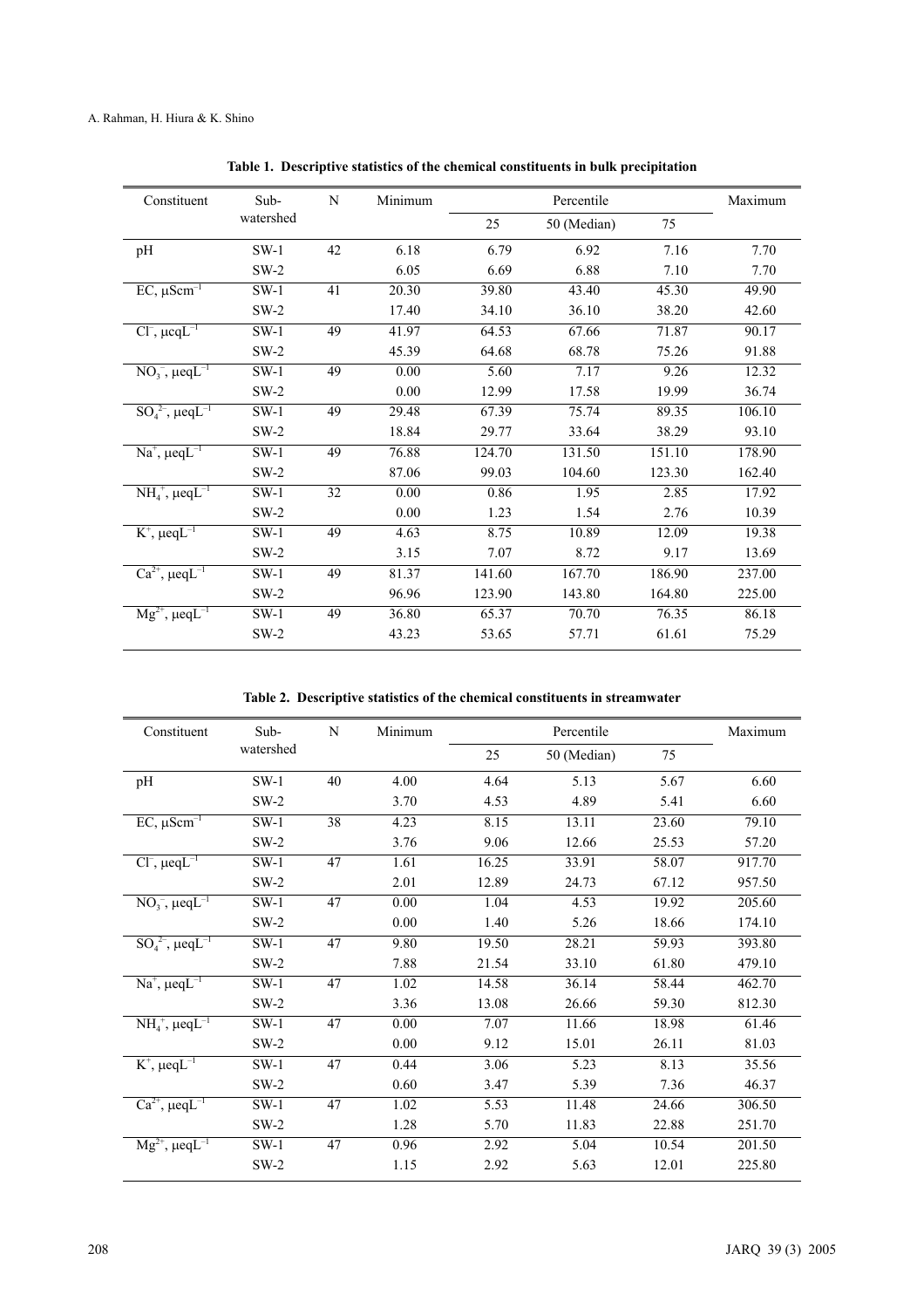study period. The Rank-sum test showed that bulk precipitation chemical parameters of SW-2 were statistically the same as SW-1. Therefore, precipitation chemistry did not significantly contribute to any variation of streamwater chemistry between the two sub-watersheds.

## **2. Streamwater chemistry**

In streamwater of both sub-watersheds,  $SO_4^2$  and Cl<sup>–</sup> were major anions and  $Ca^{2+}$  and  $Na^{+}$  were major cations (Table 2). Median EC and median concentrations of the major ions in streamwater were an order of magnitude higher than that in bulk precipitation, which suggested that streamwater chemistry was not predominantly controlled by precipitation chemistry, but by other factors of the catchment hydrochemical processes. The specific discharge at the days of streamwater sampling of the pair of sub-watersheds showed highly significant linear correlation  $(r_n = 0.99)$  and a similar temporal pattern (Fig. 3). However, Rank-sum test revealed that there was a highly significant ( $p<0.001$ ) difference between the discharges of the two sub-watersheds at the days of streamwater sampling.

The streamwater  $H^+$  concentration (calculated from pH) was not significantly correlated with discharge in both sub-watersheds (Table 3). The pair of temporal trend lines of H<sup>+</sup> concentrations in the two sub-watersheds almost overlapped on each other for both unadjusted and flow-adjusted data (Fig. 4). Rank-sum test



 $\bullet$  - - - : SW-1,  $\_\_\_\_\_$  : SW-2.

| Constituent     |                | (1) Spearman's rank correlation coefficient | (2) Rank-sum test results   |                                |  |
|-----------------|----------------|---------------------------------------------|-----------------------------|--------------------------------|--|
|                 | $SW-1$         | $SW-2$                                      | Unadjusted<br>concentration | Flow-adjusted<br>concentration |  |
| pH              | $-0.17$ (NS)   | $-0.17$ (NS)                                | <b>NS</b>                   | <b>NS</b>                      |  |
| EC              | $-0.70$ (S***) | $-0.38(S***)$                               | $S***$                      | <b>NS</b>                      |  |
| $Cl-$           | $-0.44(S***)$  | $-0.21$ (NS)                                | <b>NS</b>                   | <b>NS</b>                      |  |
| NO <sub>3</sub> | $-0.14$ (NS)   | $-0.14$ (NS)                                | $S***$                      | <b>NS</b>                      |  |
| $SO_4^2$        | $-0.76$ (S***) | $-0.68$ (S***)                              | $S***$                      | <b>NS</b>                      |  |
| $Na+$           | $-0.17$ (NS)   | $-0.18$ (NS)                                | $S***$                      | <b>NS</b>                      |  |
| $NH4+$          | $-0.03$ (NS)   | $-0.10$ (NS)                                | <b>NS</b>                   | <b>NS</b>                      |  |
| $K^+$           | $-0.08$ (NS)   | $-0.23$ (NS)                                | $S***$                      | <b>NS</b>                      |  |
| $Ca^{2+}$       | $-0.38(S***)$  | $-0.17$ (NS)                                | $S***$                      | <b>NS</b>                      |  |
| $Mg^{2+}$       | $-0.54$ (S***) | $-0.37(S***)$                               | $S***$                      | <b>NS</b>                      |  |

**Table 3. Results of (1) Spearman's rank correlation analysis between discharge and chemical constituents of streamwater and (2) Rank-sum test for difference of streamwater chemical constituents between two sub-watersheds** 

S\*\*\*: Significant at p<0.01, NS: Not significant.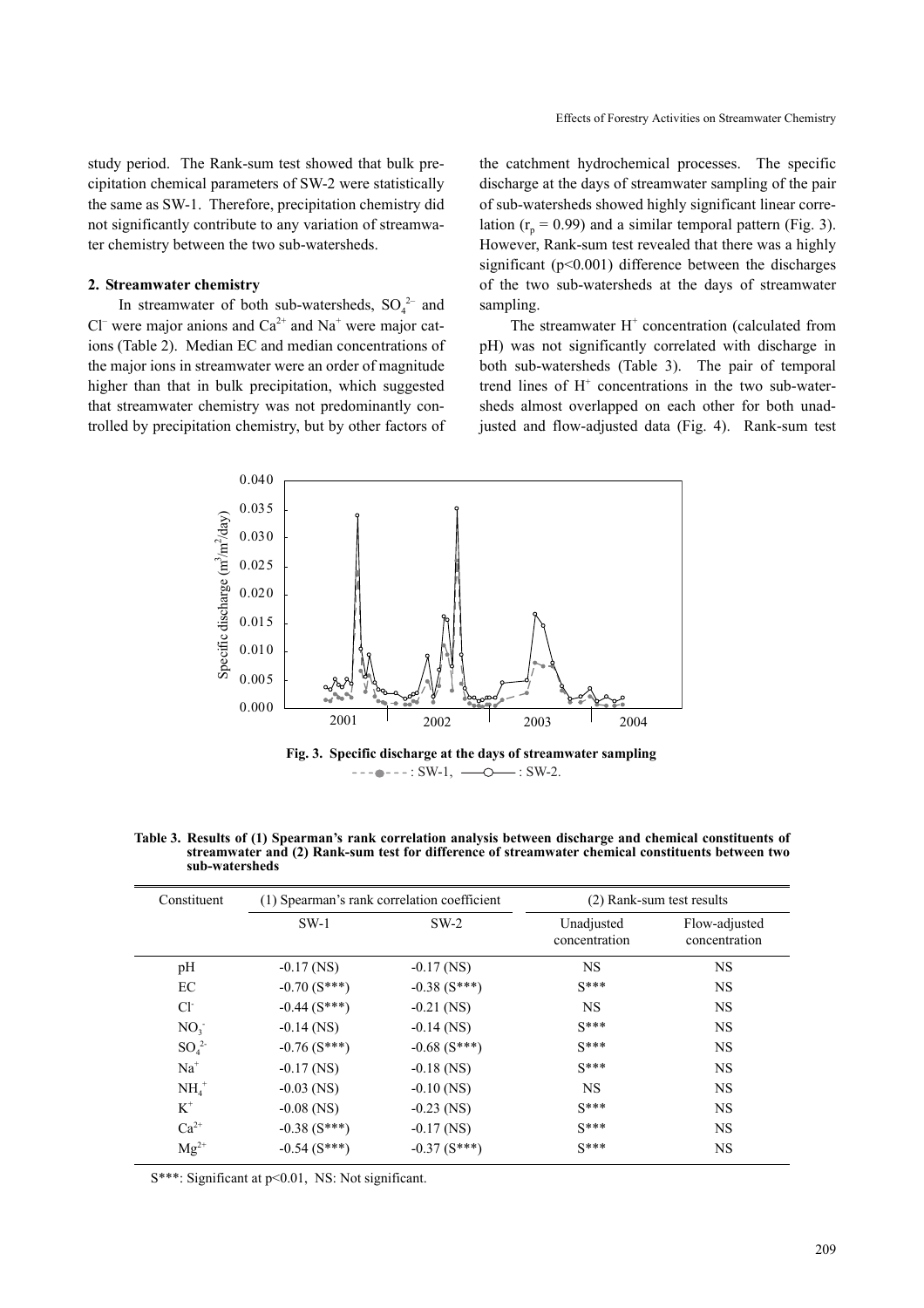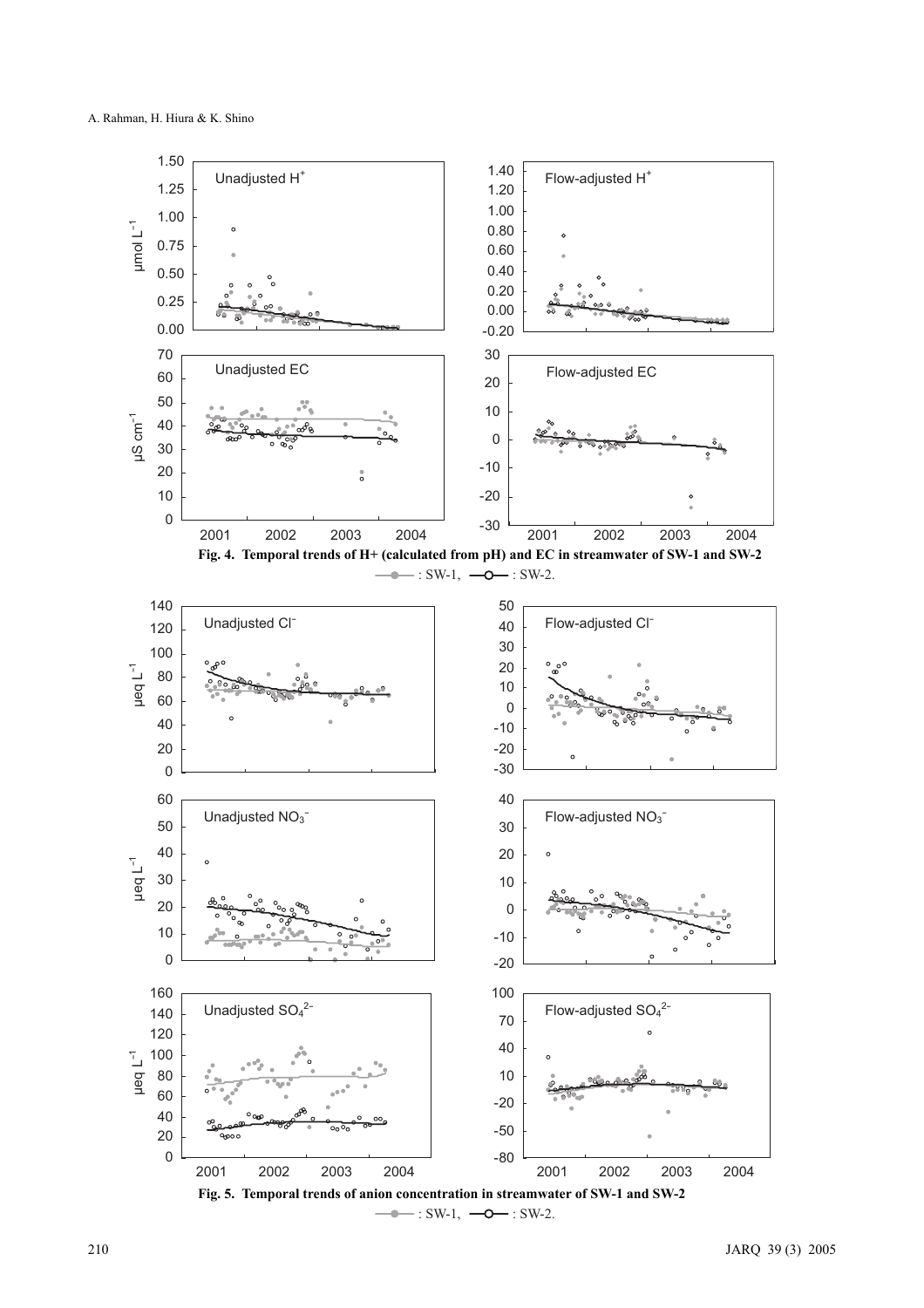also suggested that  $H^+$  concentrations in the streamwater were statistically the same in both sub-watersheds (Table 3). Unadjusted EC of SW-1 was much higher than that of SW-2. This variation of EC is attributed to the variation of discharge between the two sub-watersheds since discharge and EC in both sub-watersheds were statistically correlated (Table 3). Temporal trend lines of flowadjusted EC of the pair of sub-watersheds almost overlapped on each other. Rank-sum test also suggested that there was no statistical difference between the streamwater EC of the two sub-watersheds.

Although there was no significant difference between Cl<sup>-</sup> concentrations of the pair of sub-watersheds for both unadjusted and flow-adjusted data (Table 3), the fluctuation of flow-adjusted concentrations revealed Cl– as sensitive to the forestry activities in SW-2 (Fig. 5). While the temporal trend of flow-adjusted Cl<sup>-</sup> concentrations in SW-1 was almost constant, there were initial higher concentrations of Cl<sup>-</sup> in SW-2 during 2001 which gradually decreased and became stable afterwards. Spearman's correlation analysis suggested that Cl<sup>-</sup> concentration was significantly correlated with discharge in SW-1, but the correlation was not statistically significant in SW-2 (Table 3), which is attributed to the fluctuation of Cl– concentrations in SW-2. The following processes are most likely to be associated with the fluctuation of Cl– concentration in SW-2 followed by the forestry activities. The partial logging resulted in wetter and more hydrologically responsive soils caused by decreased evapotraspiration losses<sup>13</sup>. Less rainfall is required to recharge soil water under such a condition. Initially, a reduced canopy density allowed more rainfall to reach the wetter and more hydrologically responsive forest floor, resulting in more rainwater flowing to the stream through surface and subsurface flow and increasing the Cl<sup>-</sup> concentration in the streamwater from rainwater. Later, the resilience process through reforestation of the logged over area caused Cl– concentrations to gradually decrease and be stable with time.

We did not find any significant correlation between discharge and  $NO<sub>3</sub><sup>-</sup>$  concentrations in either sub-watershed (Table 3). Flow-adjusted concentrations were considered better to explain the mobility of this nutrient, since a large variation of streamwater  $NO<sub>3</sub><sup>-</sup>$  concentrations comes from the variation of discharge<sup>12</sup>. The  $NO_3^$ concentrations in the streamwater of the undisturbed subwatershed were more or less constant over the study period. We found large fluctuations of  $NO<sub>3</sub><sup>-</sup>$  concentrations with the changing forest conditions in SW-2, which

revealed  $NO<sub>3</sub><sup>-</sup>$  to be very sensitive to the forestry activities in the treated sub-watershed. The initial higher concentrations of  $NO<sub>3</sub><sup>-</sup>$  in SW-2 are attributed to be a consequence of the following two factors. Firstly, an increase in soil temperature on the logged over area caused an increased decomposition of logged residues and organic matter on the soil surface, which accelerated N mineralization and loss of  $NO<sub>3</sub><sup>-</sup>$  to the stream<sup>10</sup>. Secondly, there was reduced uptake of  $NO<sub>3</sub><sup>-</sup>$  because of fewer trees after the partial harvest, resulting in increased  $NO<sub>3</sub><sup>-</sup>$  export to the stream<sup>14</sup>. The resilience process through reforestation of the logged over area and increased uptake of  $NO<sub>3</sub><sup>-</sup>$  by the growing trees resulted in a gradual lower release of  $NO<sub>3</sub><sup>-</sup>$  to the stream of SW-2. Rank-sum test showed that the difference between the flow-adjusted  $NO_3^-$  concentrations of the two sub-watersheds was insignificant, while the difference between the unadjusted  $NO<sub>3</sub><sup>-</sup>$  concentrations was statistically significant.

The temporal trends of  $SO_4^2$  and base cations in SW-2 closely resembled the respective trends of ion concentrations in SW-1. Spearman's correlation analysis showed that discharge was significantly correlated with  $SO_4^2$  (both watershed), Ca (SW-1) and Mg (both watersheds) concentrations in streamwater (Table 3). Therefore, flow-adjusted concentrations of these solutes could be undoubtedly considered for comparison between the two sub-watersheds (Fig. 5, Fig. 6). Although discharge was not statistically correlated with  $Na^+$  and  $K^+$  concentrations in either sub-watershed, the pair of temporal trend lines showed that discharge was the most significant source of variation of these anion concentrations in the studied small sub-watersheds. Therefore, flowadjusted concentrations were used for comparing these variables. The pair of temporal trend lines of the flowadjusted concentrations of  $SO_4^2$  and base cations almost overlapped on each other (Fig. 5, Fig. 6). Rank-sum test also showed that concentrations of these ions in SW-2 were statistically the same as SW-1. Therefore, reforestation subsequent to partial logging did not significantly affect the mobilization of these ions during the study period. Since we started our study after several months of reforestation, some of the immediate effects of partial logging on streamwater chemistry could not be detected. However, it is evident that the increasing  $NO<sub>3</sub><sup>-</sup>$  and Cl<sup>-</sup> concentrations in streamwater caused by the partial logging may be recovered by subsequent reforestation within more or less two years.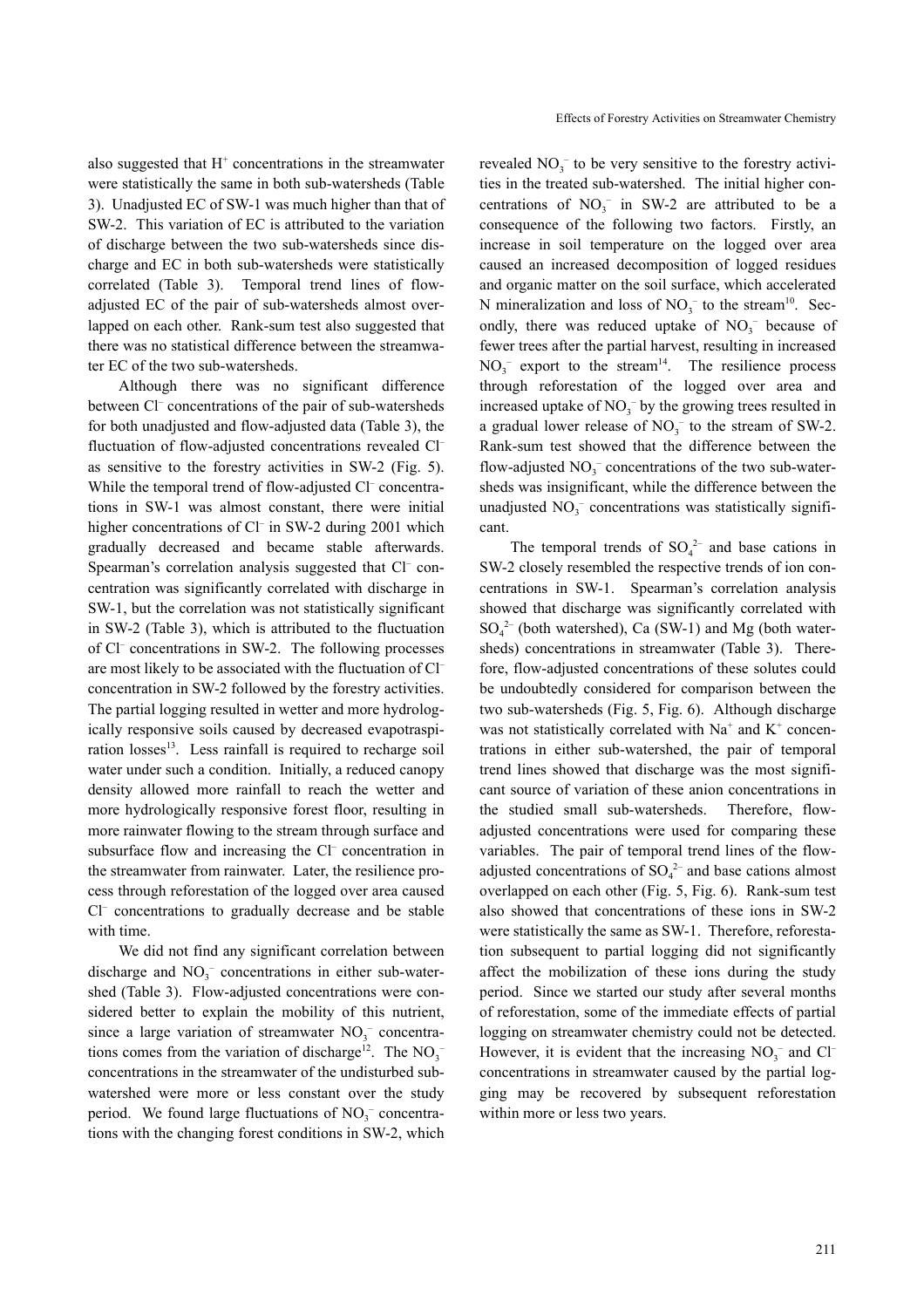

 $\leftarrow : SW-1, \leftarrow \leftarrow : SW-2.$ 

# **Conclusions**

This study concludes that  $NO<sub>3</sub><sup>-</sup>$  and Cl<sup>-</sup> were sensitive to reforestation subsequent to partial logging in the treated sub-watershed of Serikawa river basin. The initial higher concentrations of  $NO<sub>3</sub><sup>-</sup>$  in the streamwater are attributed to be a consequence of two factors; (1) accelerated N mineralization and (2) reduced  $NO<sub>3</sub><sup>-</sup>$  uptake

because of partial logging. Reduced interception allowed more rainfall to reach the wetter and more hydrologically responsive soils after partial logging, resulting in more rainwater flowing directly to the stream through surface and subsurface flow and increasing the Cl– in the streamwater of the treated sub-watershed from rainwater. However, concentrations of  $NO_3^-$  and  $Cl^-$  gradually decreased in the streamwater due to the resilience process of the